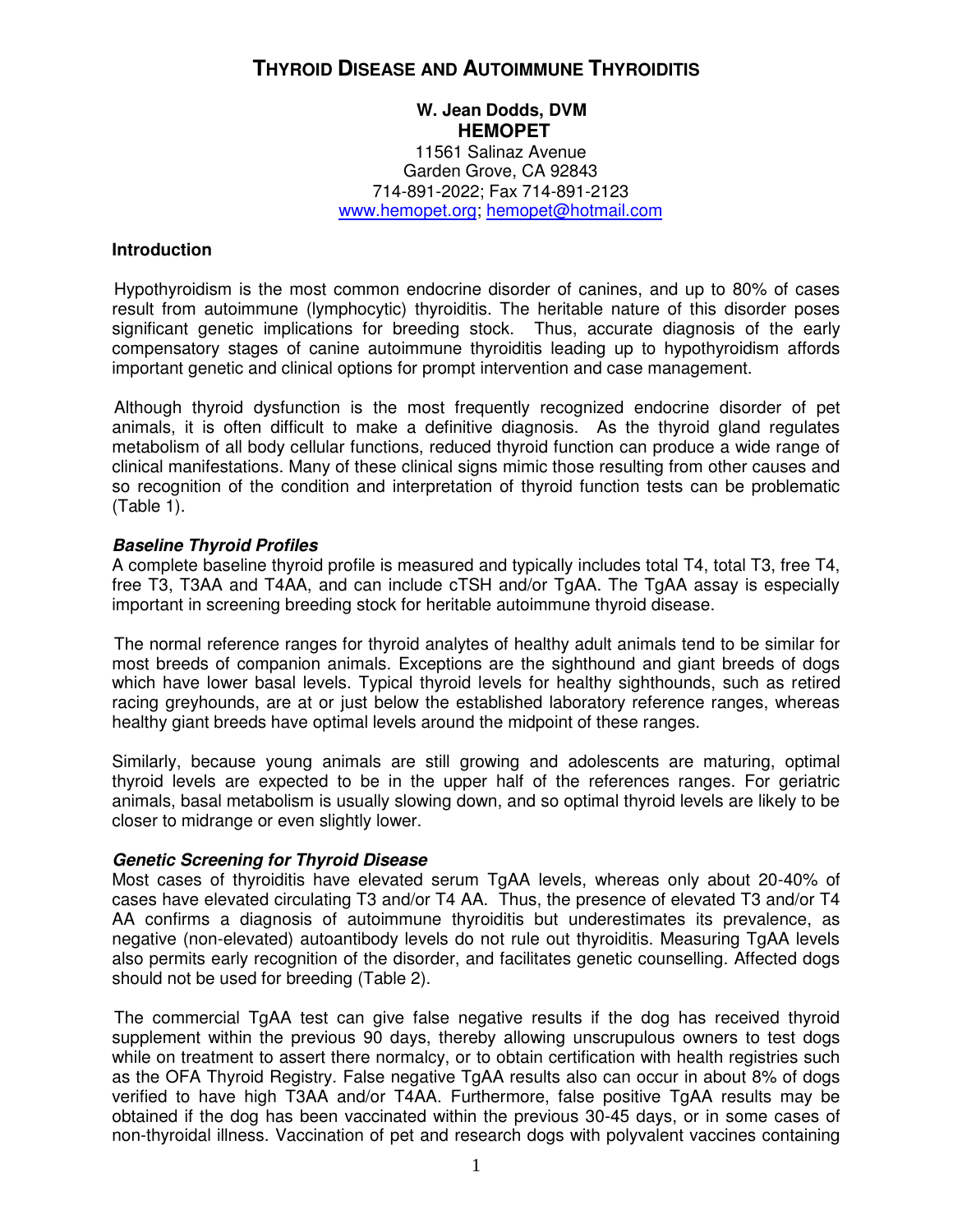rabies virus or rabies vaccine alone was recently shown to induce production of antithyroglobulin autoantibodies, a provocative and important finding with implications for the subsequent development of hypothyroidism

A population study of 287,948 dogs was recently published by the MSU Animal Health Diagnostic Laboratory. Circulating thyroid hormone autoantibodies (T3AA and/or T4AA)) were found in 18,135 of these dogs (6.3%). The 10 breeds with the highest prevalence of thyroid AA from their study were: Pointer, English Setter, English Pointer, Skye Terrier, German Wirehaired Pointer, Old English Sheepdog, Boxer, Maltese, Kuvasz, and Petit Basset Griffon Vendeen. Prevalence was associated with body weight and was highest in dogs 2-4 years old. Females were significantly more likely to have thyroid AA than males.

A bitch with circulating thyroid AA has the potential to pass these along to the puppies transplacentally as well as via the colostrum. Furthermore, any dog having thyroid AA may eventually develop clinical symptoms of thyroid disease and/or be susceptible to other autoimmune diseases. Thyroid screening is thus very important for selecting potential breeding stock as well as for clinical diagnosis.

Thyroid testing for genetic screening purposes is less likely to be meaningful before puberty. Screening is initiated, therefore, once healthy dogs and bitches have reached sexual maturity (between 10-14 months in males and during the first anestrous period for females following their maiden heat). As the female sexual cycle is quiescent during anestrus, any influence of sex hormones on baseline thyroid function will be minimized. This period generally begins 12 weeks from the onset of the previous heat and lasts one month or longer. The interpretation of results from baseline thyroid profiles in intact females will be more reliable when they are tested in anestrus. In fact, genetic screening of intact females for other disorders such as von Willebrand disease (vWD), hip dysplasia, and wellness or reproductive checkups (vaginal cultures, hormone testing) is best scheduled during anestrus. Once the initial thyroid profile is obtained, dogs and bitches should be rechecked on an annual basis to assess their thyroid function and overall health. Generation of annual test results provides comparisons that permit early recognition of developing thyroid dysfunction. This allows for early treatment, where indicated, to avoid the appearance or advancement of clinical signs associated with hypothyroidism.

Canine autoimmune thyroid disease is very similar to Hashimoto's thyroiditis of humans, which has been shown to be associated with human major histocompatibility complex (MHC) tissue types. A similar association with canine MHC genes in hypothyroid dogs has recently been reported in Doberman Pinschers, English Setters and Rhodesian Ridgebacks, who share a rare dog leukocyte antigen (DLA) class II haplotype which contains a unique DLA-DQA1\*00101 genetic determinant. While the presence of this determinant doubles the risk of a dog developing hypothyroidism, this locus was not found in boxers affected with thyroiditis, nor was it found in the Shih Tzu, Yorkshire Terrier, or Siberian Husky, although more studies are needed in these and other susceptible breeds to establish their true status with respect to this marker DLA antigen. Another genetic locus, distinct from this one has recently been identified in the boxer, and PBGV; while identification of the Irish Water Spaniel locus is nearing completion. These exciting findings of common genetic determinants associated with thyroid disease in several breeds hopefully will lead to development of a genetic marker test to identify affected breeding stock and allow for selective breeding to reduce disease incidence in pure-bred dogs.

# **Polyglandular Autoimmunity**

Individuals genetically susceptible to autoimmune thyroid disease may also become more susceptible to immune-mediated diseases affecting other target tissues and organs, especially the bone marrow, liver, adrenal gland, pancreas, skin, kidney, joints, bowel, and central nervous system. The resulting "polyglandular autoimmune syndrome" of humans is becoming more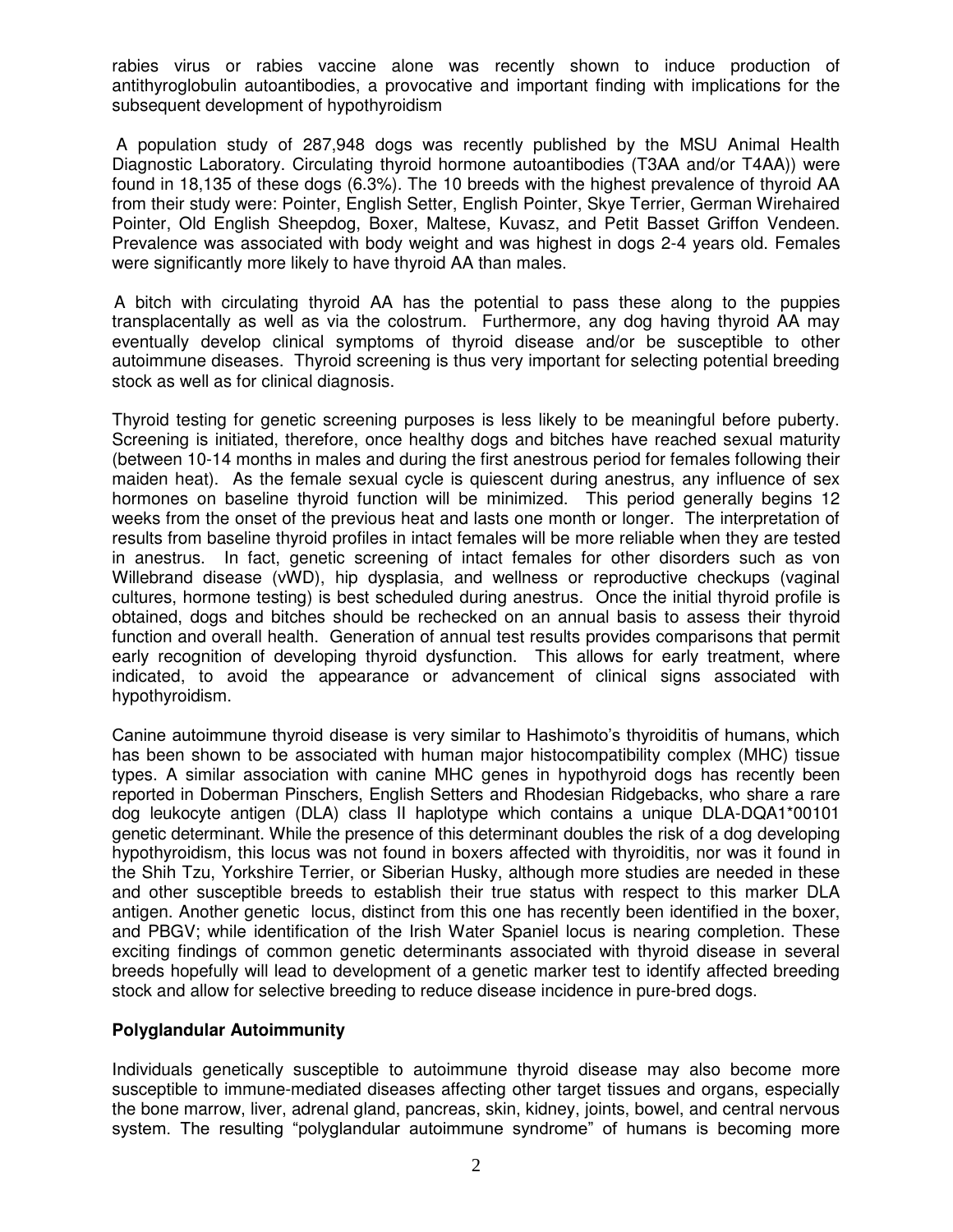commonly recognized in the dog, and probably occurs in other species as well. The syndrome tends to run in families and is believed to have an inherited basis. Multiple endocrine glands and nonendocrine systems become involved in a systemic immune-mediated process. This multiple endocrinopathy often occurs in patients with underlying autoimmune thyroid disease (hypo- or hyperthyroidism) and concurrent Addison's disease, diabetes, reproductive gonadal failure, skin disease and alopecia, and malabsorption syndrome. The most common nonendocrinologic autoimmune disorders associated with this syndrome are autoimmune hemolytic anemia (AIHA), idiopathic thrombocytopenic purpura (ITP), chronic active hepatitis, and immunecomplex glomerulonephritis (systemic lupus erythematosus; SLE).

The most commonly recognized polyglandular endocrinopathy of dogs is Schmidt's syndrome (thyroiditis and Addison's disease). Examples of breeds genetically predisposed to this disorder include the Standard Poodle, Old English Sheepdog, Bearded Collie, Portuguese Water Dog, Nova Scotia Duck Tolling Retriever, and Leonberger, although any breed or mixed breed can be affected. Our study cohort of 162 cases of autoimmune blood and endocrine disorders in Old English Sheepdogs (1980-1989) included 115 AIHA and/or ITP, 99 thyroid disease, 23 Addison's disease, 7 vaccine reactions, 3 SLE, 2 diabetes, 1 rheumatoid arthritis and 1 hypoparathyroidism. The group comprised 110 females (15 spayed) and 52 males (3 neutered). Seven of the most recent 103 cases had two or more endocrine disorders, and 101 of the 108 cases where pedigrees were available showed a familial relationship going back several generations. Data from surveying the Bearded Collie breed reported 55 hypothyroid, 17 Addison's disease, and 31 polyglandular autoimmunity (5 were hypothyroid).

## **Aberrant Behavior and Thyroid Dysfunction**

The principal reason for pet euthanasia stems not from disease, but undesirable behavior. While this abnormal behavior can have a variety of medical causes, it also can reflect underlying problems of a psychological nature.

An association between behavioral and psychologic changes and thyroid dysfunction has been recognized in humans since the 19th century. In a recent study, 66% of people with attention deficit-hyperactivity disorder were found to be hypothyroid, and supplementing their thyroid levels was largely curative. Furthermore, an association has recently been established between aberrant behavior and thyroid dysfunction in the dog, and has been noticed in cats with hyperthyroidism. Typical clinical signs include unprovoked aggression towards other animals and/or people, sudden onset of seizure disorder in adulthood, disorientation, moodiness, erratic temperament, periods of hyperactivity, hypoattentiveness, depression, fearfulness and phobias, anxiety, submissiveness, passivity, compulsiveness, and irritability. After episodes, most of the animals appeared to come out of a trance like state, and were unaware of their bizarre behavior. The mechanism whereby diminished thyroid function affects behavior is unclear. Hypothyroid patients have reduced cortisol clearance, as well as suppressed TSH output and lowered production of thyroid hormones. Constantly elevated levels of circulating cortisol mimic the condition of an animal in a constant state of stress. In people and seemingly in dogs, mental function is impaired and the animal is likely to respond to stress in a stereotypical rather than reasoned fashion. Chronic stress in humans has been implicated in the pathogenesis of affective disorders such as depression. Major depression has been shown in imaging studies to produce changes in neural activity or volume in areas of the brain which regulate aggressive and other behaviors. Dopamine and serotonin receptors have been clearly demonstrated to be involved in aggressive pathways in the CNS. Hypothyroid rats have increased turnover of serotonin and dopamine receptors, and an increased sensitivity to ambient neurotransmitter levels.

Investigators in recent years have noted the sudden onset of behavioral changes in dogs around the time of puberty or as young adults. Most of the dogs have been purebreds or crossbreeds, with an apparent predilection for certain breeds. For a significant proportion of these animals, neutering does not alter the symptoms and in some cases the behaviors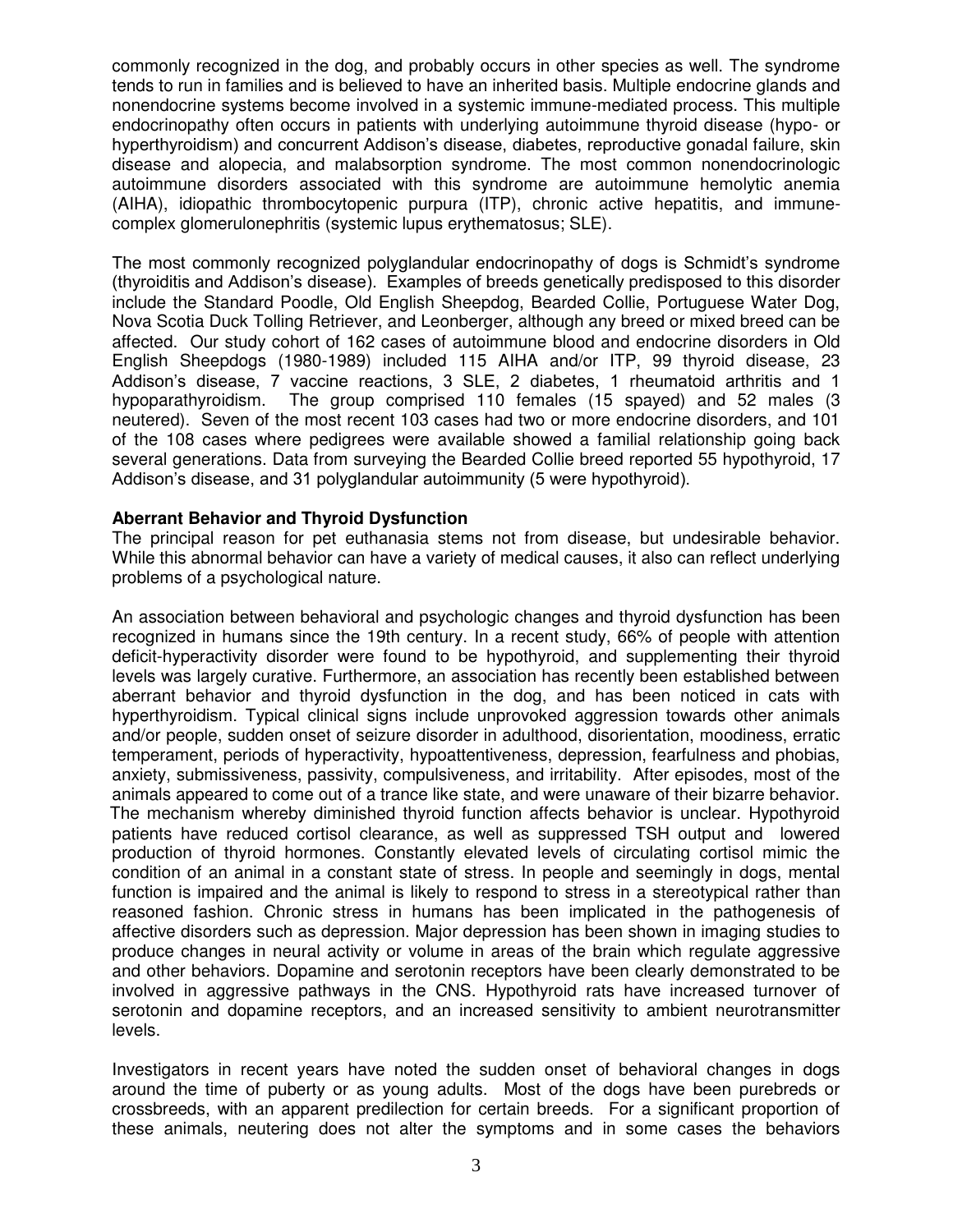intensify. The seasonal effects of allergies to inhalants and ectoparasites such as fleas and ticks, followed by the onset of skin and coat disorders including pyoderma, allergic dermatitis, alopecia, and intense itching, have also been linked to changes in behavior.

Many of these dogs belong to a certain group of breeds or dog families susceptible to a variety of immune problems and allergies (e.g. Golden Retriever, Akita, Rottweiler, Doberman Pinscher, English Springer Spaniel, Shetland Sheepdog, and German Shepherd Dog). The clinical signs in these animals, before they show the sudden onset of behavioral aggression, can include minor problems such as inattentiveness, fearfulness, seasonal allergies, skin and coat disorders, and intense itching. These may be early subtle signs of thyroid dysfunction, with no other typical signs of thyroid disease being manifested.

 The typical history starts out with a quite, well-mannered and sweet-natured puppy or young adult dog. The animal was outgoing, attended training classes for obedience, working, or dog show events, and came from a reputable breeder whose kennel has had no prior history of producing animals with behavioral problems. At the onset of puberty or thereafter, however, sudden changes in personality are observed. Typical signs can be incessant whining, nervousness, schizoid behavior, fear in the presence of strangers, hyperventilating and undue sweating, disorientation, and failure to be attentive. These changes can progress to sudden unprovoked aggressiveness in unfamiliar situations with other animals, people and especially with children.

Another group of dogs show seizure or seizure-like disorders of sudden onset that can occur at any time from puberty to mid-life. These dogs appear perfectly healthy outwardly, have normal hair coats and energy, but suddenly seizure for no apparent reason. The seizures are often spaced several weeks to months apart, may coincide with the full moon, and can appear in brief clusters. In some cases the animals become aggressive and attack those around them shortly before or after having one of the seizures. Two recent cases involved young dogs referred for sudden onset seizure disorder shortly after puberty. Both dogs were found to have early onset autoimmune thyroiditis, which was clinically responsive to thyroid supplementation, to the extent that anticonvulsant medications could be gradually withdrawn. The numbers of animals showing these various types of aberrant behavior appear to be increasing in frequency over the last decade.

In dogs with aberrant aggression, a large collaborative study between our group and Dr. Dodman and colleagues at Tufts University School of Veterinary Medicine has shown a favorable response to thyroid replacement therapy within the first week of treatment, whereas it took about three weeks to correct their metabolic deficit. Dramatic reversal of behavior with resumption of previous problems has occurred in some cases if only a single dose is missed. A similar pattern of aggression responsive to thyroid replacement has been reported in a horse.

Tables 3-4 summarize results of complete thyroid diagnostic profiling on 634 canine cases of aberrant behavior, compiled by this author in collaboration with Drs. Nicholas Dodman, Linda Aronson, and Jean DeNapoli of Tufts University School of Veterinary Medicine, North Grafton, MA. Ninety percent (568 dogs) were purebreds and 10% were mixed breeds. There was no sex predilection found in this case cohort, whether or not the animals were intact or neutered. Sixtythree percent of the dogs had thyroid dysfunction as judged by finding 3 or more abnormal results on the comprehensive thyroid profile. The major categories of aberrant behavior were aggression (40% of cases), seizures (30%), fearfulness (9%), and hyperactivity (7%); some dogs exhibited more than one of these behaviors (Table 4). Within these 4 categories, thyroid dysfunction was found in 62% of the aggressive dogs, 77% of seizuring dogs, 47% of fearful dogs, and 31% of hyperactive dogs.

Outcomes of treatment intervention with standard twice daily doses of thyroid replacement were evaluated in 95 cases, and showed a significant behavioral improvement in 61% of the dogs. Of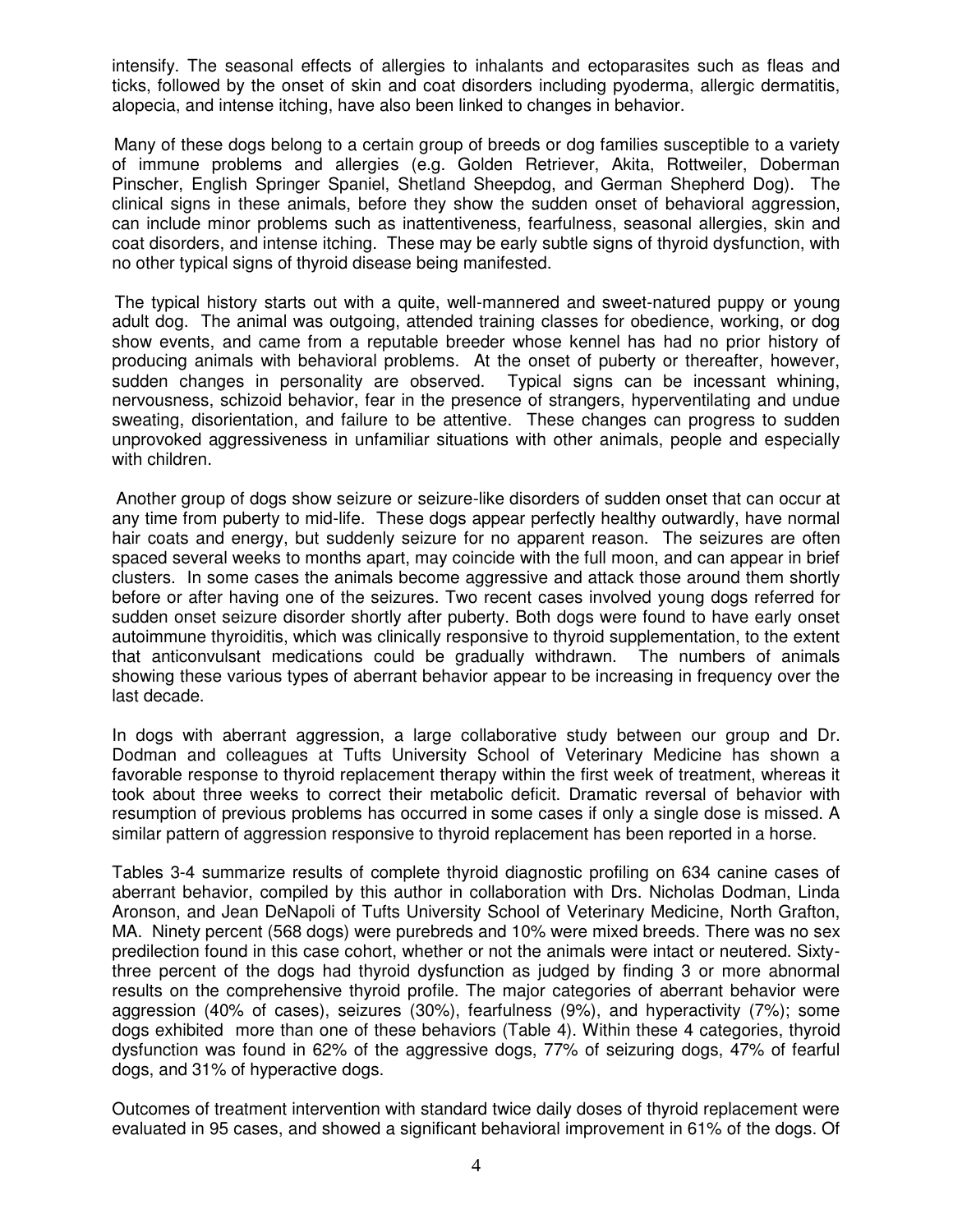these, 58 dogs had greater than 50% improvement in their behavior as judged by a predefined 6-point subjective scale (34 were improved > 75%), and another 23 dogs had **>**25 but <50% improvement. Only 10 dogs experienced no appreciable change, and 2 dogs had a worsening of their behavior. When compared to 20 cases of dominance aggression treated with conventional behavior or other habit modification over the same time period, only 11 dogs improved more than 25%, and of the remaining 9 cases, 3 failed to improve and 3 were euthanized or placed in another home. These initial results are so promising that complete thyroid diagnostic profiling and treatment with thyroid supplement, where indicated, is warranted for all cases presenting with aberrant behavior.

Our ongoing study now includes over 1500 cases of dogs presented to veterinary clinics for aberrant behavior. The first 499 cases have been analyzed independently by a neural network correlative statistical program. Results showed a significant relationship between thyroid dysfunction and seizure disorder, and thyroid dysfunction and dog-to-human aggression.

Collectively, these findings confirm the importance of including a complete thyroid antibody profile as part of the laboratory and clinical work up of any behavioral case.

# **References**

● Aronson LP, Dodds WJ. The effect of hypothyroid function on canine behavior. Proc. Int. Vet. Beh.Med, 2005.

• Aronson LP and Dodman NH Thyroid function as a cause of aggression in dogs and cats. Proc. Deutch Vet Gesellshaft 1997, p. 228.

● Beaver BV and Haug LI **.** Canine behaviors associated with hypothyroidism. J Am An Hosp Assoc 39: 431-434, 2003.

● Cameron DL, Crocker AD. The hypothyroid rat as a model of increased sensitivity to dopamine receptor agonists. Pharm Biochem Behav 37:627-632, 1990.

● Denicoff KD, Joffe RT, Lakschmanan MC, Robbins J, Rubinow DR. Neuropsychiatric manifestations of altered thyroid state. Am J Psych 147:94-99, 1990.

● Dewey CW, Shelton GD, Bailey, CS. Neuromuscular dysfunction in five dogs with acquired myasthenia gravis and presumptive hypothyroidism. Prog Vet Neurol 6: 117-123, 1995.

● Diaz Espineira MM, J.A. Mol JA, Peeters ME, Pollak YWEA, Iversen L,van Dijk JE, Rijnberk A, Kooistra HS. Assessment of thyroid function in dogs with low plasma thyroxine concentration. J Vet Intern Med 21:25–32, 2007.

● Dixon RM, Graham PA, Mooney CT. Serum thyrotropin concentrations: a new diagnostic test for canine hypothyroidism. Vet Rec 138: 594-595, 1996.

● Dodds, WJ. Thyroid can alter behavior. Dog World 1992, 77(10); 40-42.

● Dodds WJ. Estimating disease prevalence with health surveys and genetic screening. Adv Vet Sci Comp Med, 39: 29-96, 1995.

● Dodds WJ. Autoimmune thyroiditis and polyglandular autoimmunity of purebred dogs. Can Pract 22 (1): 18-19, 1997.

● Dodds WJ. What's new in thyroid disease ? Proc Am Hol Vet Med Assoc 1997; pp 82-95.

● Dodds WJ. Behavioral changes associated with thyroid dysfunction in dogs. Proc Am Hol Vet Med Assoc, 80-82, 1999.

• Dodman NH, Mertens PA, Aronson, LP. Aggression in two hypothyroid dogs, behavior case of the month. J Am Vet Med Assoc 207:1168-1171, 1995.

● Feldman EC, Nelson RW. Canine and Feline Endocrinology and Reproduction. Second Edition. Philadelphia: WB Saunders Co, 1996.

● Frank LA. Comparison of thyrotropin-releasing hormone (TRH) to thyrotropin (TSH) stimulation for evaluating thyroid function in dogs. J Am An Hosp Assoc 32: 481- 487, 1996.

● Hall IA, Campbell KC, Chambers MD, et al. Effect of trimethoprim-sulfamethoxazole on thyroid function in dogs with pyoderma. J Am Vet Med Assoc 202:1959-1962, 1993.

● Happ GM. Thyroiditis - A model canine autoimmune disease. Adv Vet Sci Comp Med 39: 97-139, 1995.

● Happ GM, Ollier W, Kennedy LJ. Genetic determinants of susceptibility to hypothyroid disease in dogs. AKC Research Foundation Report, Sept 2005.

● Hauser P, Zametkin AJ, Martinez, P et al. Attention deficit-hyperactivity disorder in people with generalized resistence to thyroid hormone. N Eng J Med 328:997-1001, 1993.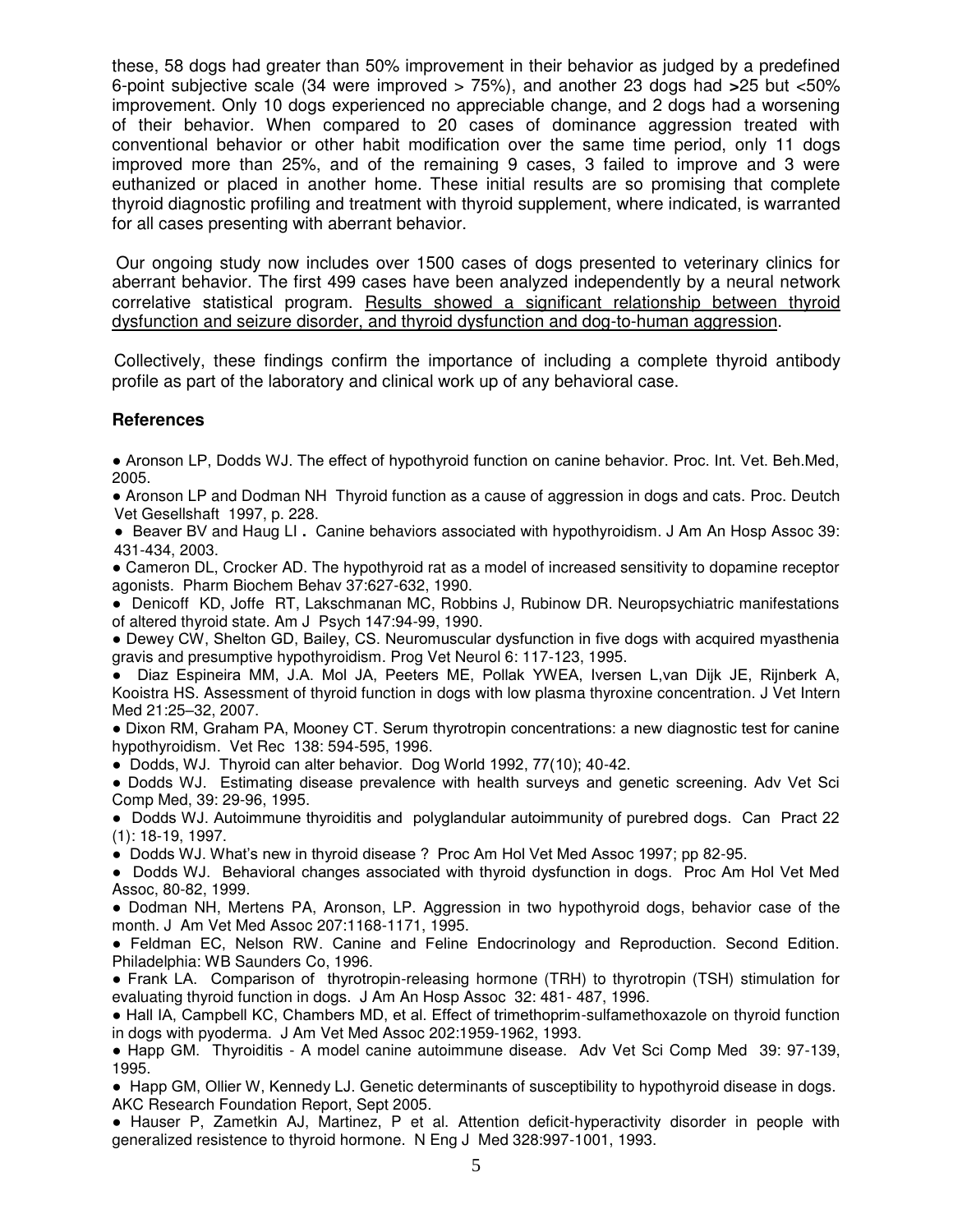● Henley WN, Chen X, Klettner C. Bellush LL, Notestine MA. Hypothyroidism increases serotonin turnover and sympathetic activity in the adult rat. Can J Physiol Pharmacol 69:205-210, 1991.

● International Symposium on Canine Hypothyroidism, University of California, Davis. Can Pract 22 (1) : 4-62, 1997.

● Iverson L, Jensen AL, Høier R, et al. Biological variation of canine serum thyrotropin (TSH) concentration. Vet Clin Pathol 28:16-19, 1999.

● Jensen AL, Iversen L, Høier R, et al. Evaluation of an immunoradiometric assay for thyrotropin in serum and plasma samples of dogs with primary hypothyroidism. J Comp Pathol 114: 339-346, 1996.

● Kaptein EM. Thyroid hormone metabolism and thyroid diseases in chronic renal failure. End Rev 17:45- 63, 1996.

● Kennedy LJ, Quarmby S, Happ GM, Barnes A et al. Association of canine hypothyroid disease with a common major histocompatibility complex DLA class II allele. Tissue Antigens 68:82-86, 2006.

● Kennedy LJ, Hudson HJ, Leonard J, Angles JM, et al. Association of hypothyroid disease in Doberman pinscher dogs with a rare major histocompatibility complex DLA class II haplotype*.* Tissue Antigens 67:53-56, 2005.

● McGregor AM. Autoimmunity in the thyroid - Can the molecular revolution contribute to our understanding? Quart J Med 82 (297): 1-13, 1992.

● Nachreiner RF, Refsal KR. Radioimmunoassay monitoring of thyroid hormone concentrations in dogs on thyroid replacement therapy: 2,674 cases (1985-1987). J Am Vet Med Assoc 201: 623-629, 1992.

● Nachreiner RF, Refsal KR, Davis WR, et al. Pharmacokinetics of L-thyroxine after its oral administration in dogs. Am J Vet Res 54: 2091-2098, 1993.

● Nachreiner RF, Refsal KR, Graham PA, et al. Prevalence of autoantibodies to thyroglobulin in dogs with nonthyroidal illness. Am J Vet Res 59:951-955, 1998.

● Nachreiner RF, Refsal KR, Graham PA, Bowman MM. Prevalence of serum thyroid hormone

autoantibodies in dogs with clinical signs of hypothyroidism. J Am Vet Med Assoc 220:466-471, 2002.

● Overall KL. Clinical Behavioral Medicine for the Small Animal. St. Louis, Mosby, 1998

● Panciera DL, Johnson GS. Hypothyroidism and von Willebrand factor. J Am Vet Med Assoc 206: 595- 596, 1995.

● Panciera DL. Clinical manifestations of canine hypothyroidism. Vet Med 92: 44-49, 1997.

● Panciera DL. Thyroid-function testing: Is the future here? Vet Med 92: 50-57, 1997.

● Panciera DL. Treating hypothyroidism. Vet Med 92: 58-68, 1997.

● Panciera DL. Hypothyroidism in dogs: 66 cases (1987-1992). J Am Vet Med Assoc204: 761-767, 1994.

● Paradis M, Pagé N, Larivière N, et al. Serum-free thyroxine concentrations, measured by chemiluminescence assay before and after thyrotropin administration in healthy dogs, hypothyroid dogs, and euthyroid dogs with dermatopathies. Can Vet J 37: 289-294, 1996.

● Peterson ME, Melian C, Nichols R. Measurement of serum total thyroxine, triiodothyronine, free thyroxine, and thyrotropin concentrations for diagnosis of hypothyroidism in dogs. J Am Vet Med Assoc 211:1396-1402, 1997.

● Schmidt MA, Bland JS. Thyroid gland as sentinel: Interface between internal and external environment. Altern Ther 3: 78-81, 1997.

● Scott-Moncrieff JCR, Nelson RW. Change in serum thyroid stimulating hormone concentration in response to administration of thyrotropin-releasing hormone to healthy dogs, hypothyroid dogs, and euthyroid dogs with concurrent disease. J Am Vet Med Assoc 213:1435-1438, 1998.

● Scott-Moncrieff JCR, Nelson RW, Bruner JM, et al. Comparison of thyroid-stimulating hormone in healthy dogs, hypothyroid dogs, and euthyroid dogs with concurrent disease. J Am Vet Med Assoc 212:387-391, 1998.

● Scott-Moncrieff JC, Azcona-Olivera J, Glickman NW, Glickman LT, HogenEsch H. Evaluation of antithyroglobulin antibodies after routine vaccination in pet and research dogs. J Am Vet Med Assoc 221: 515-521, 2002.

● Surks MI, Sievert R. Drugs and thyroid function. N Eng J Med 333: 1688-1694, 1995.

● Thacker EL, Refsal KR, Bull RW. Prevalence of autoantibodies to thyroglobulin, thyroxine, or triiodothronine and relationship of autoantibodies and serum concentration of iodothyronines in dogs. Am J Vet Res 53: 449-453, 1992.

● Thacker EL, Davis JM, Refsal KR, et al. Isolation of thyroid peroxidase and lack of antibodies to the enzyme in dogs with autoimmune thyroid disease. Am J Vet Res 56: 34-38, 1995.

● Tomer Y, Davies TF. Infection, thyroid disease, and autoimmunity. End Rev 14: 107-120, 1993.

● Uchida Y, Dodman NH, DeNapoli J, Aronson LP. Characterization and treatment of 20 canine dominance aggression cases. J Vet Med Sci 59:397-399. 1997.

● Vajner L. Lymphocytic thyroiditis in beagle dogs in a breeding colony: findings of serum autoantibodies. Vet Med Czech 11:333-338, 1997.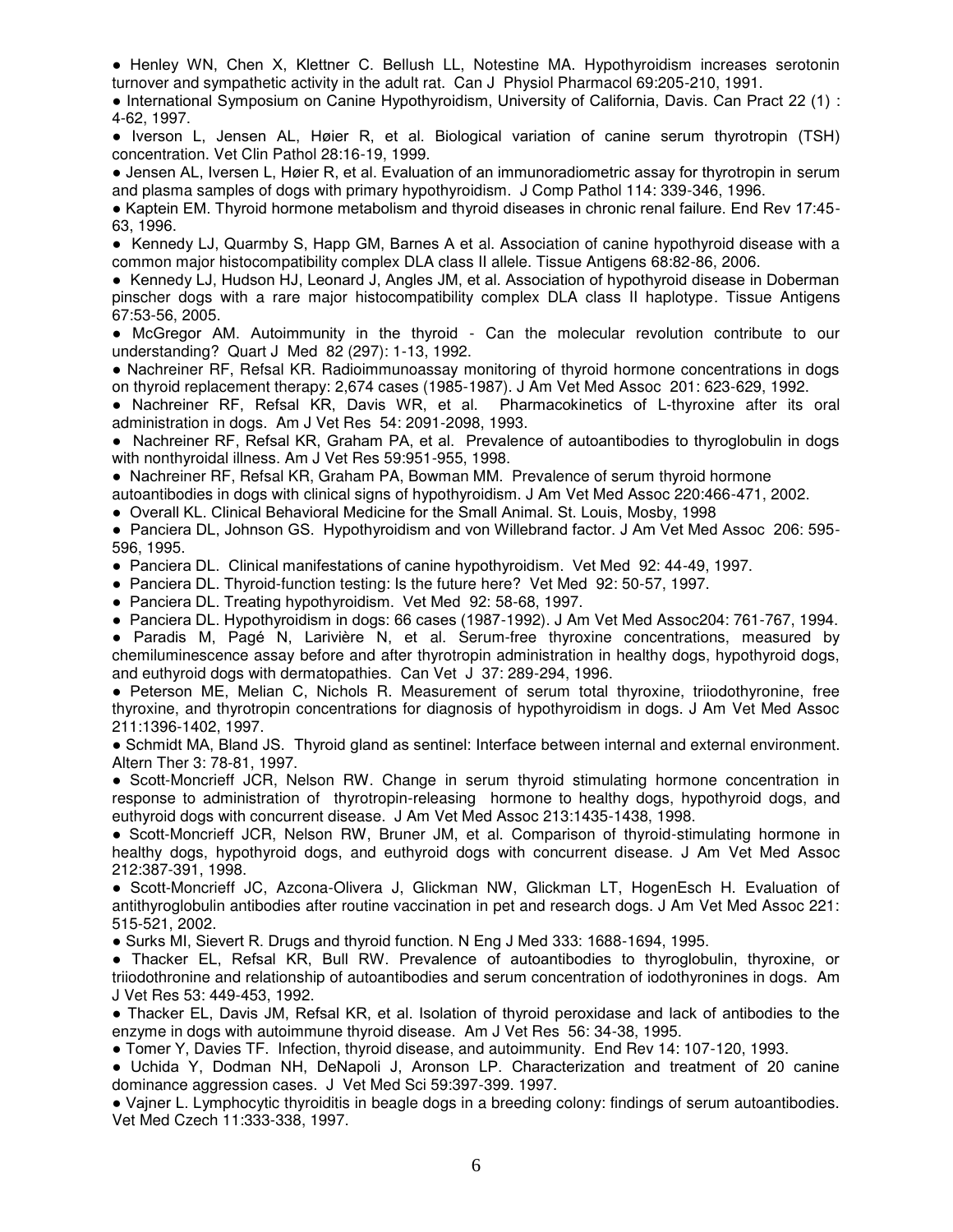● Williams DA, Scott-Moncrieff C, Bruner J, et al. Validation of an immunoassay for canine thyroidstimulating hormone and changes in serum concentration following induction of hypothyroidism in dogs. J Am Vet Med Assoc 209: 1730-1732, 1996.

### **Table 1. CLINICAL SIGNS OF CANINE HYPOTHYROIDISM**

### **Alterations in Cellular Metabolism**

 lethargy weight gain mental dullness cold intolerance exercise intolerance mood swings neurologic signs hyperexcitability polyneuropathy stunted growth seizures chronic infections

#### **Neuromuscular Problems**

stiffness muscle wasting laryngeal paralysis megaesophagus facial paralysis head tilt "tragic" expression drooping eyelids

weakness knuckling or dragging feet incontinence ruptured cruciate ligament

#### **Dermatologic Diseases**

dry, scaly skin and dandruff chronic offensive skin odor<br>coarse, dull coat coars bilaterally symmetrical hair "rat tail"; "puppy coat" seborrhea with greasy skin hyperpigmentation seborrhea with dry skin pyoderma or skin infections myxedema

bilaterally symmetrical hair loss

## **Reproductive Disorders**

testicular atrophy silent heats

infertility prolonged interestrus interval lack of libido absence of heat cycles hypospermia pseudopregnancy aspermia weak, dying or stillborn pups

#### **Cardiac Abnormalities**

 slow heart rate (bradycardia) cardiac arrhythmias cardiomyopathy

## **Gastrointestinal Disorders**

 constipation diarrhea vomiting

## **Hematologic Disorders**

 bleeding bone marrow failure low red blood cells (anemia), white blood cells, platelets

## **Ocular Diseases**

corneal lipid deposits corneal ulceration

uveitis keratoconjunctivitis sicca or "dry eye"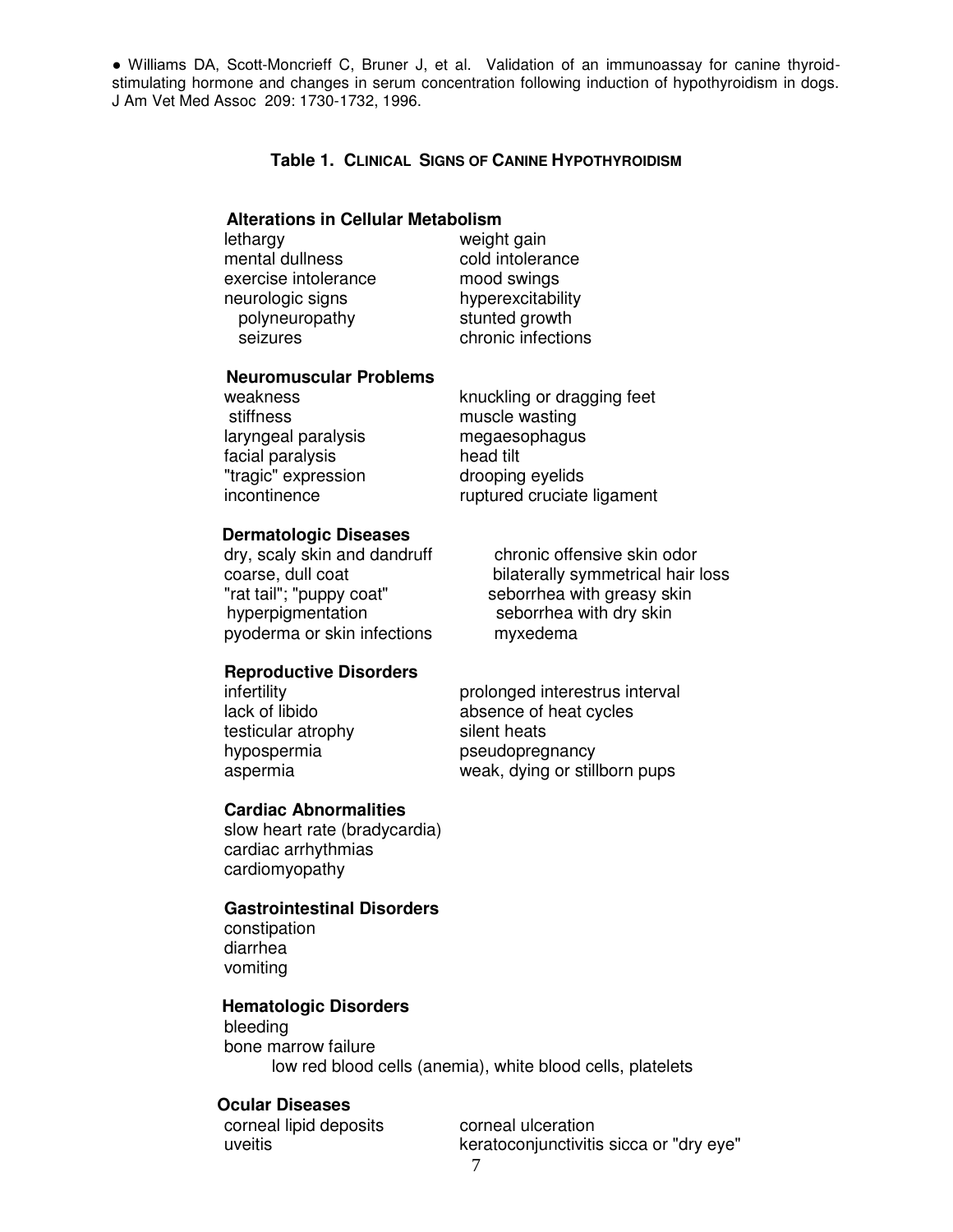(Meibomian gland)

infections of eyelid glands Vogt-Koyanagi-Harada syndrome

# **Other Associated Disorders**

IgA deficiency loss of smell (dysosmia) loss of taste glycosuria other endocrinopathies chronic active hepatitis adrenal pancreatic parathyroid

## **Table 2. DIAGNOSIS OF THYROID DISEASE**

- Complete Basic Profile
	- -- (T4, T3, FT4, FT3, T4AA, T3AA)
- Additional Tests
	- -- (TSH, TgAA)
- **Older Tests (T4, T4 + T3)**

Serum T4 and/or T3 alone are **not** reliable for diagnosis because:

- -- overdiagnose hypothyroidism
- -- underdiagnose hyperthyroidism
- -- fail to dectect early compensatory disease and thyroiditis
- -- influenced by nonthyroidal illness and certain drugs

# **Newer Tests**

### **Free (Unbound) T4**

Less likely to be influenced by nonthyroidal illness or drugs

Valid

- -- equilibrium dialysis
- -- solid-phase analog RIA
- -- chemiluminescence solid-phase

Less reliable -- liquid-phase analog RIA

### **Endogenous Canine TSH**

In primary hypothyroidism, as free T4 levels fall, pituitary output of TSH rises

- -- elevated TSH usually indicates primary thyroid disease
- -- 20-40% discordancy observed between expected and actual findings
- -- published normal ranges may need revising upwards
- -- affected by concomitant chronic renal disease

### **Canine TgAA**

 Thyroglobulin autoantibodies are present in serum of cases with lymphocytic thyroiditis.

- -- positive results confirm diagnosis ; 8% false negative
- -- 20-40% of cases have circulating T3 and/or T4AA
- -- allows for early diagnosis and genetic counseling